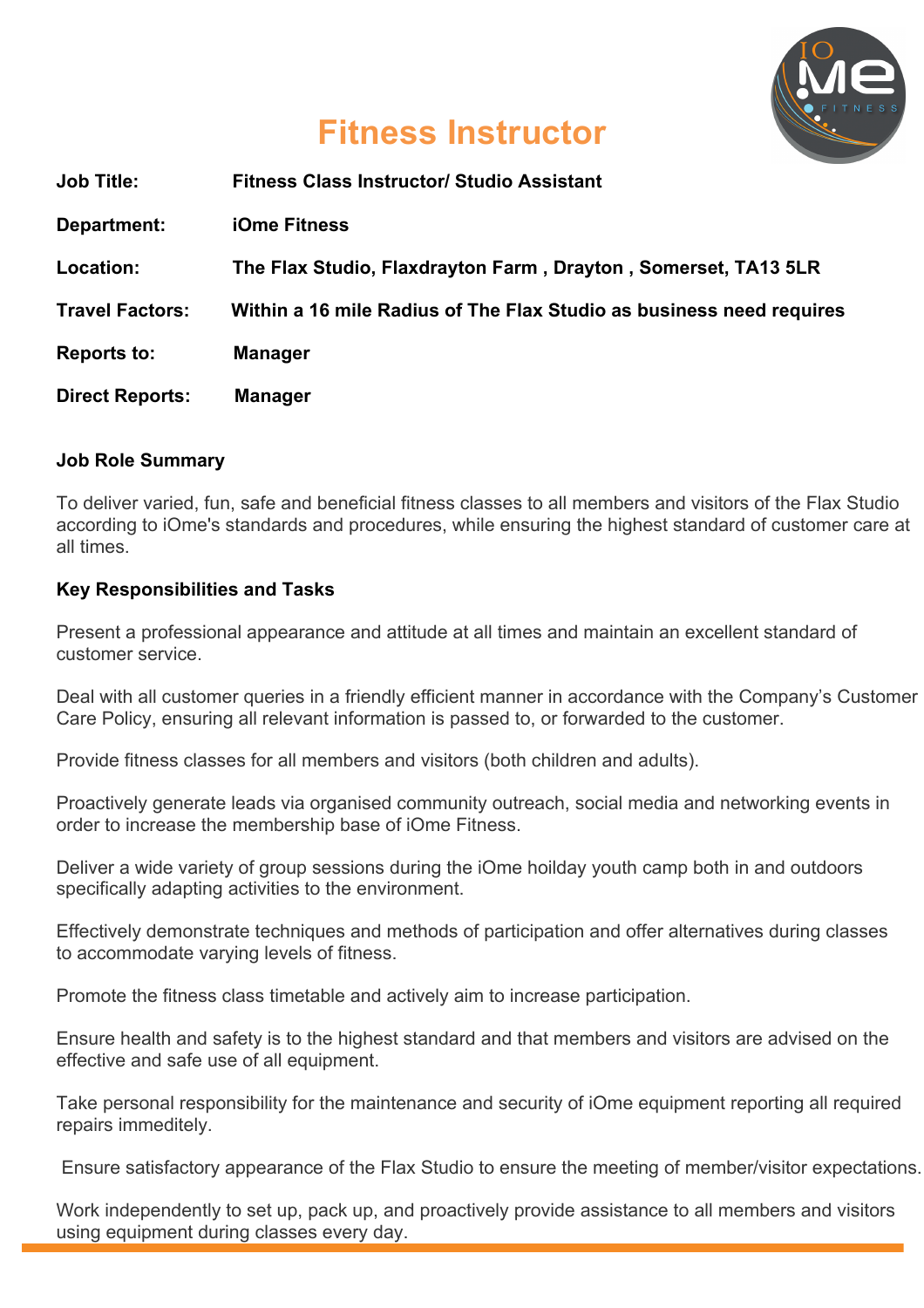

Help organize and host community outreach events , social events and deliver briefings interacting with members, visitors and prospects at all times.

Be prepared to travel to different locations according to operational needs of the business.

Be flexible in your job role and willing to assist in all other duties, within reason, as requested by your manager according to training you have been given.